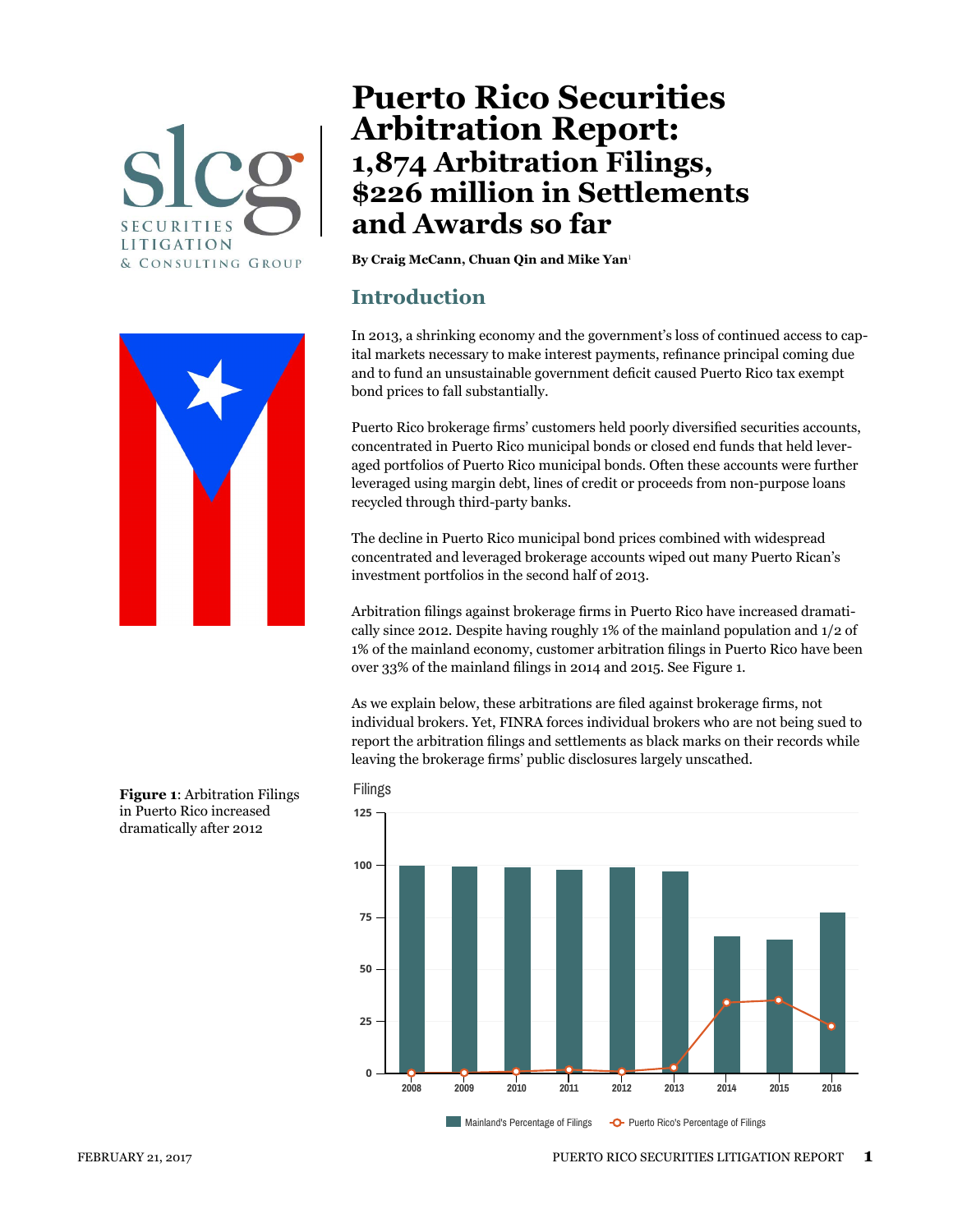**Table 1:** Securities Arbitrations against UBS, Santander, Popular, Oriental, and Merrill Lynch in Puerto Rico

|          | Securities Arbitrations in Puerto Rico Since 2013 |       |                |                  |                |                         |         |               |                 |  |  |  |  |  |
|----------|---------------------------------------------------|-------|----------------|------------------|----------------|-------------------------|---------|---------------|-----------------|--|--|--|--|--|
|          |                                                   |       |                |                  |                | <b>Monetary Results</b> |         |               |                 |  |  |  |  |  |
|          |                                                   | Filed | <b>Settled</b> |                  | Arbitrated     | Withdrawn               | Pending | Settlements   | Awards          |  |  |  |  |  |
|          |                                                   |       |                | Win              | Loss           |                         |         |               |                 |  |  |  |  |  |
|          |                                                   |       |                |                  |                |                         |         |               |                 |  |  |  |  |  |
| 2013     | Q4                                                | 44    |                |                  |                |                         | 44      |               |                 |  |  |  |  |  |
| subtotal |                                                   | 44    |                |                  |                |                         |         |               |                 |  |  |  |  |  |
|          |                                                   |       |                |                  |                |                         |         |               |                 |  |  |  |  |  |
| 2014     | Q1                                                | 131   |                |                  |                |                         | 175     | \$232,232     |                 |  |  |  |  |  |
|          | Q2                                                | 201   |                |                  |                |                         | 376     |               |                 |  |  |  |  |  |
|          | Q <sub>3</sub>                                    | 187   | $\mathbf{1}$   |                  |                |                         | 562     | \$206,102     |                 |  |  |  |  |  |
|          | Q4                                                | 194   | $\overline{4}$ |                  |                |                         | 752     | \$400,118     |                 |  |  |  |  |  |
| subtotal |                                                   | 713   | 5              |                  |                |                         |         | \$838,451     |                 |  |  |  |  |  |
|          |                                                   |       |                |                  |                |                         |         |               |                 |  |  |  |  |  |
| 2015     | Q1                                                | 73    | 19             | $\mathbf{1}$     | $\mathbf{1}$   |                         | 804     | \$8,921,500   | \$17,500        |  |  |  |  |  |
|          | Q2                                                | 96    | 29             | 2                |                | $\mathbf{1}$            | 868     | \$8,733,886   | \$1,200,000.01  |  |  |  |  |  |
|          | Q <sub>3</sub>                                    | 251   | 65             | $\overline{4}$   | $\mathbf{1}$   |                         | 1,049   | \$12,632,975  | \$6,611,486.4   |  |  |  |  |  |
|          | Q4                                                | 184   | 84             | 3                |                | 3                       | 1,143   | \$17,373,770  | \$2,304,098.81  |  |  |  |  |  |
| subtotal |                                                   | 604   | 197            | 10               | $\overline{2}$ | $\overline{\mathbf{4}}$ |         | \$47,662,131  | \$10,133,085.22 |  |  |  |  |  |
|          |                                                   |       |                |                  |                |                         |         |               |                 |  |  |  |  |  |
| 2016     | Q1                                                | 113   | 109            | $\mathfrak{Z}$   | $\mathbf{1}$   | 3                       | 1,140   | \$22,390,465  | \$3,132,588.4   |  |  |  |  |  |
|          | Q2                                                | 128   | 110            | $\mathbf{1}$     | $\overline{c}$ | 7                       | 1,148   | \$17,556,703  | \$395,197.28    |  |  |  |  |  |
|          | Q <sub>3</sub>                                    | 160   | 121            | $\mathfrak{Z}$   |                | $\overline{2}$          | 1,182   | \$19,857,135  | \$1,604,855.89  |  |  |  |  |  |
|          | Q <sub>4</sub>                                    | 89    | 143            | $\overline{4}$   |                | $\mathbf{1}$            | 1,123   | \$27,168,164  | \$20,570,975.6  |  |  |  |  |  |
| subtotal |                                                   | 490   | 483            | 11               | 3              | 13                      |         | \$86,972,467  | \$25,703,617.17 |  |  |  |  |  |
|          |                                                   |       |                |                  |                |                         |         |               |                 |  |  |  |  |  |
| 2017     | Q1                                                | 23    | 57             | $\overline{4}$   |                | $\overline{2}$          | 1,083   | \$27,011,525  | \$28,369,645.78 |  |  |  |  |  |
| subtotal |                                                   | 23    | 57             | $\boldsymbol{4}$ |                | 2                       |         | \$27,011,525  | \$28,369,645.78 |  |  |  |  |  |
|          |                                                   |       |                |                  |                |                         |         |               |                 |  |  |  |  |  |
| To Date  |                                                   | 1,874 | 742            | 25               | 5              | 19                      | 1,083   | \$162,484,574 | \$64,206,348    |  |  |  |  |  |

#### **Arbitration Statistics**

At least 1,851 arbitration cases have been filed against UBS Financial Services Inc. of Puerto Rico, Santander Securities LLC, Popular Securities LLC, Oriental Financial Services Corp. and Merrill Lynch, Pierce, Fenner & Smith Inc. between October 1, 2013 and December 31, 2016. At least 23 more arbitration complaints were filed in 2017. See Table 1 and Figure 2.<sup>2</sup>

The number of new arbitration filings peaked in 2014 at 713 but at least 490 new arbitrations were filed in 2016. Settlements and arbitration awards naturally lag filings. 5 cases were settled in 2014, 197 cases were settled in 2015 and 483 cases were settled in 2016.

With at least 1,083 cases still pending as of February 17, 2017 and new cases still being filed each quarter, it will be several more years before the Puerto Rico securities arbitrations associated with municipal bond losses in 2013 and thereafter are wound down.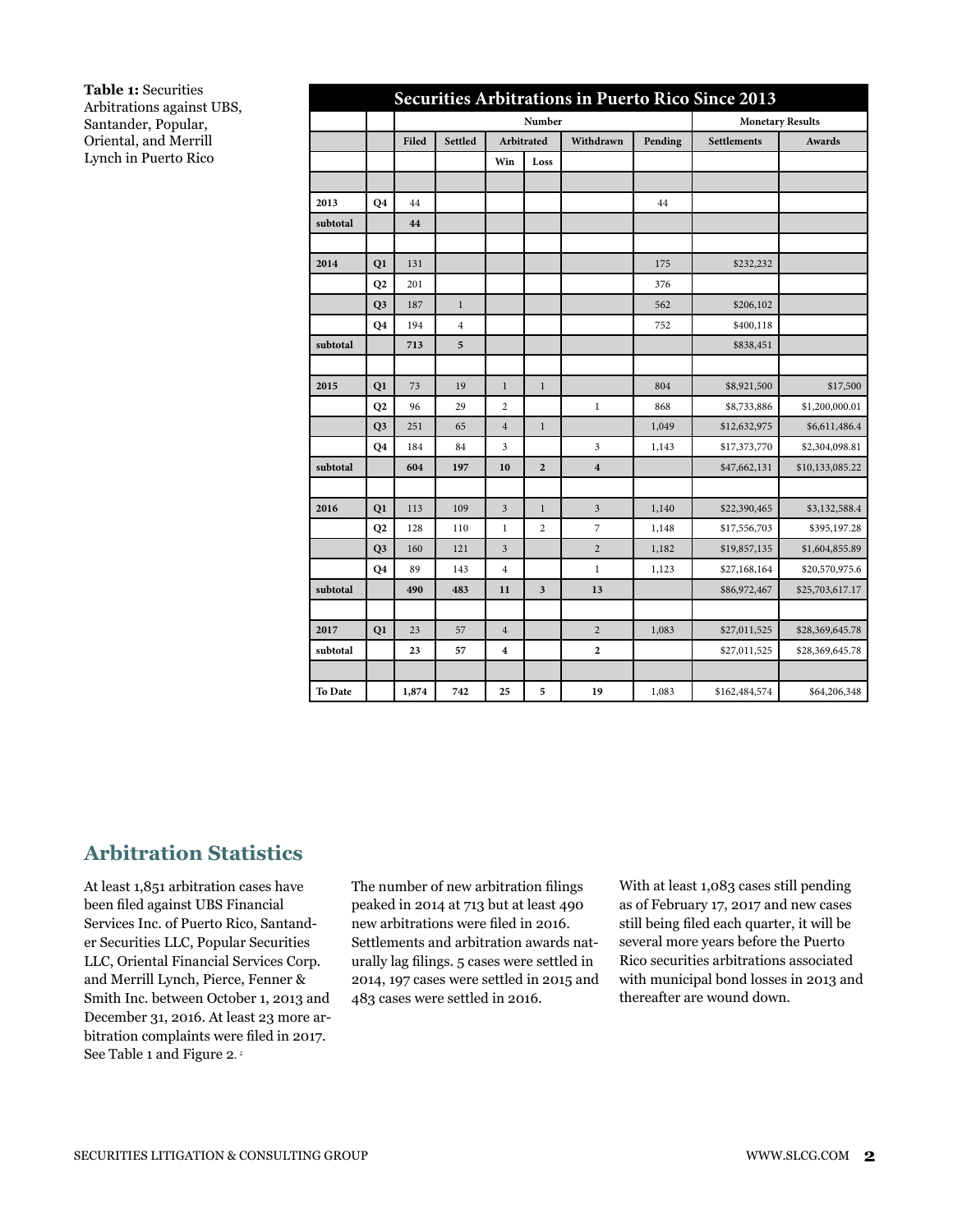

**Figure 2:** Filings Continue to Accumulate, Pending Complaints Level Off



a) Cases Settled vs Arbitrated b) Arbitrated Cases Won by Customer **Figure 3:** Cases Settled vs



#### Arbitrated in Puerto Rico vs Nationally; Arbitrated Cases Won by Customer in Puerto Rico vs Nationally

Of these cases, 742 have been settled for a total of \$162.5 million. 1,083 cases are still pending. 30 cases had gone to final arbitration hearings resulting in 25 customer awards totaling \$64.2 million as of February 17, 2017.

The 742 settled cases through February 17, 2017 are 96.1% of the Puerto Rico cases which were either settled or adjudicated. According to FINRA 72.6% of all cases which were either settled or adjudicated from 2014 to 2016 were settled. See Figure 3 a).

At 25-5, customers have so far won 83.3% of the final awards. In contrast, according to FINRA, customers won only 525 of 1,309 (40.1%) final awards during the 2014-2016 time period. The Claimants in Puerto Rico securities arbitrations going to a hearing have been more than twice as successful as the typical FINRA claimant. See Figure 3 b).

Investors have obtained settlements or awards in 99.4% of cases filed excluding a small number which were withdrawn.

The much lower proportion of Puerto Rico cases which go to a hearing than mainland cases and the fact that customers are winning in Puerto Rico at twice the national average strongly suggests too many cases are settling in Puerto Rico rather than going to a hearing.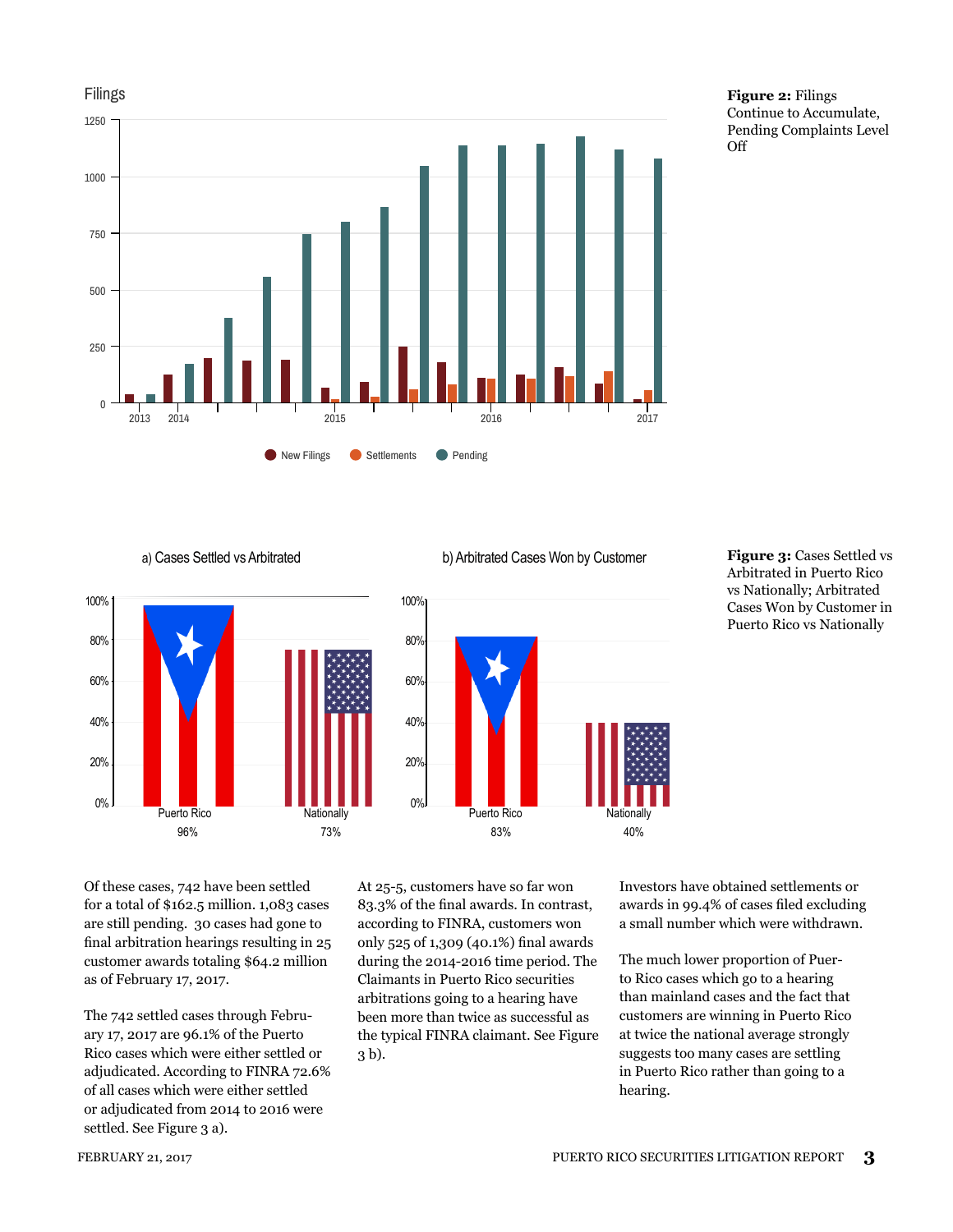1,476 of the arbitration cases – 78.8% of the total reported by February 17, 2017 – have been filed against UBS Financial Services Inc. of Puerto Rico ("UBS PR"). UBS PR has settled or arbitrated 637 of its cases and 12 have been withdrawn so 827 remained reported as pending on February 17, 2017. See Table 2 and Figure 4.

In addition, 189 of the arbitration cases – 10.1% of the total reported by February 17, 2017 – have been filed against Santander Securities LLC ("Santander"). Santander had settled or arbitrated 60 cases and 1 has been withdrawn so 128 remained reported as pending on February 17, 2017.

93 of the arbitration cases – 5.0% of the total reported by February 17, 2017 – have been filed against Popular Securities LLC ("Popular"). Popular had settled or arbitrated 31 cases and 3 were withdrawn so 59 remained reported as pending on February 17, 2017.

64 of the arbitration cases  $-3.4\%$  of the total reported by February 17, 2017 – have been filed against Merrill Lynch.

Merrill Lynch had settled or arbitrated 28 cases and 2 were withdrawn so 34 remained reported as pending on February 17, 2017.

52 of the arbitration cases – 2.8% of the total reported by February 17, 2017 – have been filed against Oriental Financial Services Corp. ("Oriental"). Oriental had settled or arbitrated 16 cases and 1 has been withdrawn so 35 remained reported as pending on February 17, 2017.

|          | <b>Securities Arbitrations in Puerto Rico</b> |       |              |               |         |                |                |                         |                |                         |                |                  |                |  |
|----------|-----------------------------------------------|-------|--------------|---------------|---------|----------------|----------------|-------------------------|----------------|-------------------------|----------------|------------------|----------------|--|
|          |                                               |       | <b>Total</b> | <b>UBS PR</b> |         |                | Santander      |                         | Popular        |                         | Merrill Lynch  |                  | Oriental       |  |
|          |                                               | Filed | Pending      | Filed         | Pending | Filed          | Pending        | Filed                   | Pending        | Filed                   | Pending        | Filed            | Pending        |  |
|          |                                               |       |              |               |         |                |                |                         |                |                         |                |                  |                |  |
| 2013     | Q <sub>4</sub>                                | 44    | 44           | 37            | 37      | $\overline{c}$ | $\overline{2}$ | $\mathbf{1}$            | $\,1$          | $\mathfrak{Z}$          | $\mathfrak{Z}$ | $\mathbf{1}$     | $\mathbf{1}$   |  |
| subtotal |                                               | 44    |              | 37            |         | $\overline{c}$ |                | $\,1$                   |                | $\overline{3}$          |                | $\,1$            |                |  |
|          |                                               |       |              |               |         |                |                |                         |                |                         |                |                  |                |  |
| 2014     | Q1                                            | 131   | 175          | 118           | 155     | 6              | 8              | $\mathbf{1}$            | $\overline{c}$ | $\overline{4}$          | $\overline{7}$ | $\overline{2}$   | $\mathbf{3}$   |  |
|          | Q2                                            | 201   | 376          | 169           | 324     | 13             | 21             | 11                      | 13             | $\overline{4}$          | 11             | $\overline{4}$   | $\overline{7}$ |  |
|          | Q <sub>3</sub>                                | 187   | 562          | 134           | 457     | 24             | 45             | 12                      | 25             | 11                      | $22\,$         | 6                | 13             |  |
|          | Q <sub>4</sub>                                | 194   | 752          | 162           | 617     | 11             | 54             | 12                      | 37             | 5                       | 27             | $\overline{4}$   | 17             |  |
| subtotal |                                               | 713   |              | 583           |         | 54             |                | 36                      |                | 24                      |                | 16               |                |  |
|          |                                               |       |              |               |         |                |                |                         |                |                         |                |                  |                |  |
| 2015     | O <sub>1</sub>                                | 73    | 804          | 55            | 655     | $\overline{7}$ | 59             | $\overline{7}$          | 44             | $\overline{2}$          | 29             | $\overline{2}$   | 17             |  |
|          | Q2                                            | 96    | 868          | 83            | 712     | $\overline{4}$ | 59             | $\,1$                   | 45             | $\overline{\mathbf{3}}$ | 31             | 5                | 21             |  |
|          | Q <sub>3</sub>                                | 251   | 1,049        | 219           | 875     | 15             | 70             | 6                       | 46             | $\,$ 8 $\,$             | 36             | 3                | 22             |  |
|          | Q <sub>4</sub>                                | 184   | 1,143        | 146           | 953     | 16             | 77             | 11                      | 52             | 6                       | 34             | 5                | 27             |  |
| subtotal |                                               | 604   |              | 503           |         | 42             |                | 25                      |                | 19                      |                | 15               |                |  |
|          |                                               |       |              |               |         |                |                |                         |                |                         |                |                  |                |  |
| 2016     | Q1                                            | 113   | 1,140        | 83            | 944     | 16             | 79             | $\bf8$                  | 57             | $\sqrt{2}$              | 31             | $\,4\,$          | 29             |  |
|          | Q2                                            | 128   | 1,148        | 91            | 931     | 23             | 97             | $\overline{7}$          | 60             | $\overline{7}$          | 33             | $\boldsymbol{0}$ | 27             |  |
|          | Q <sub>3</sub>                                | 160   | 1,182        | 105           | 935     | 33             | 119            | 9                       | 61             | 6                       | 37             | $\overline{7}$   | 30             |  |
|          | Q <sub>4</sub>                                | 89    | 1,123        | 60            | 863     | 16             | 129            | $\overline{4}$          | 61             | $\sqrt{2}$              | 35             | $\overline{7}$   | 35             |  |
| subtotal |                                               | 490   |              | 339           |         | 88             |                | 28                      |                | 17                      |                | 18               |                |  |
|          |                                               |       |              |               |         |                |                |                         |                |                         |                |                  |                |  |
| 2017     | Q1                                            | 23    | 1,083        | 14            | 827     | $\overline{3}$ | 128            | $\overline{\mathbf{3}}$ | 59             | $\,1\,$                 | 34             | $\overline{c}$   | 35             |  |
| subtotal |                                               | 23    |              | 14            |         | $\mathfrak{Z}$ |                | $\mathfrak{Z}$          |                | $\,1$                   |                | $\overline{2}$   |                |  |
|          |                                               |       |              |               |         |                |                |                         |                |                         |                |                  |                |  |
| To Date  |                                               | 1,874 | 1,083        | 1,476         | 827     | 189            | 128            | 93                      | 59             | 64                      | 34             | 52               | 35             |  |

#### **Table 2:** Securities Arbitrations Filed and Pending by Brokerage Firm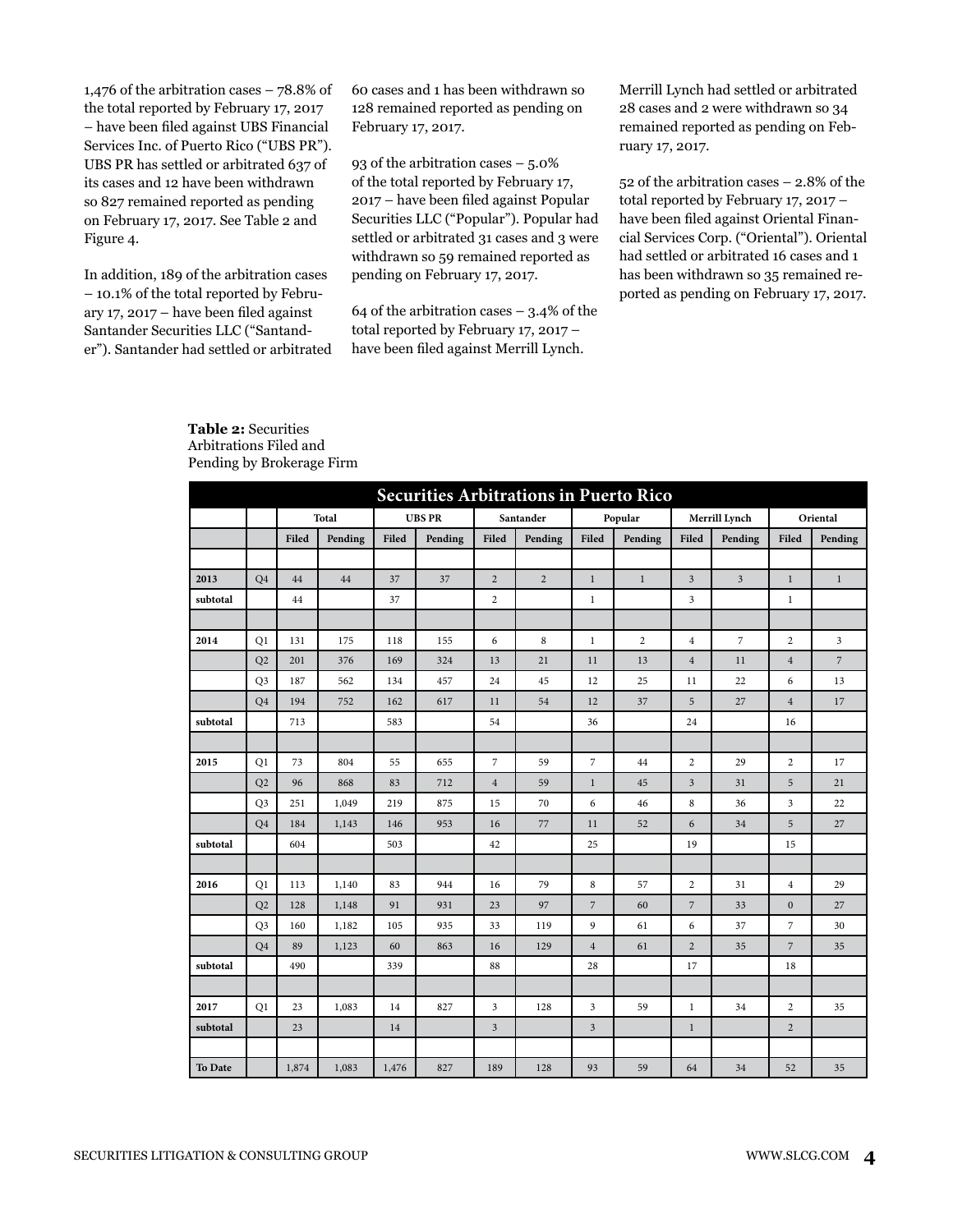

**Figure 4:** Vast Majority of Filings Against UBS of Puerto Rico



**Figure 5:** Nearly 1,000 Pending Cases Remain Against UBS of Puerto Rico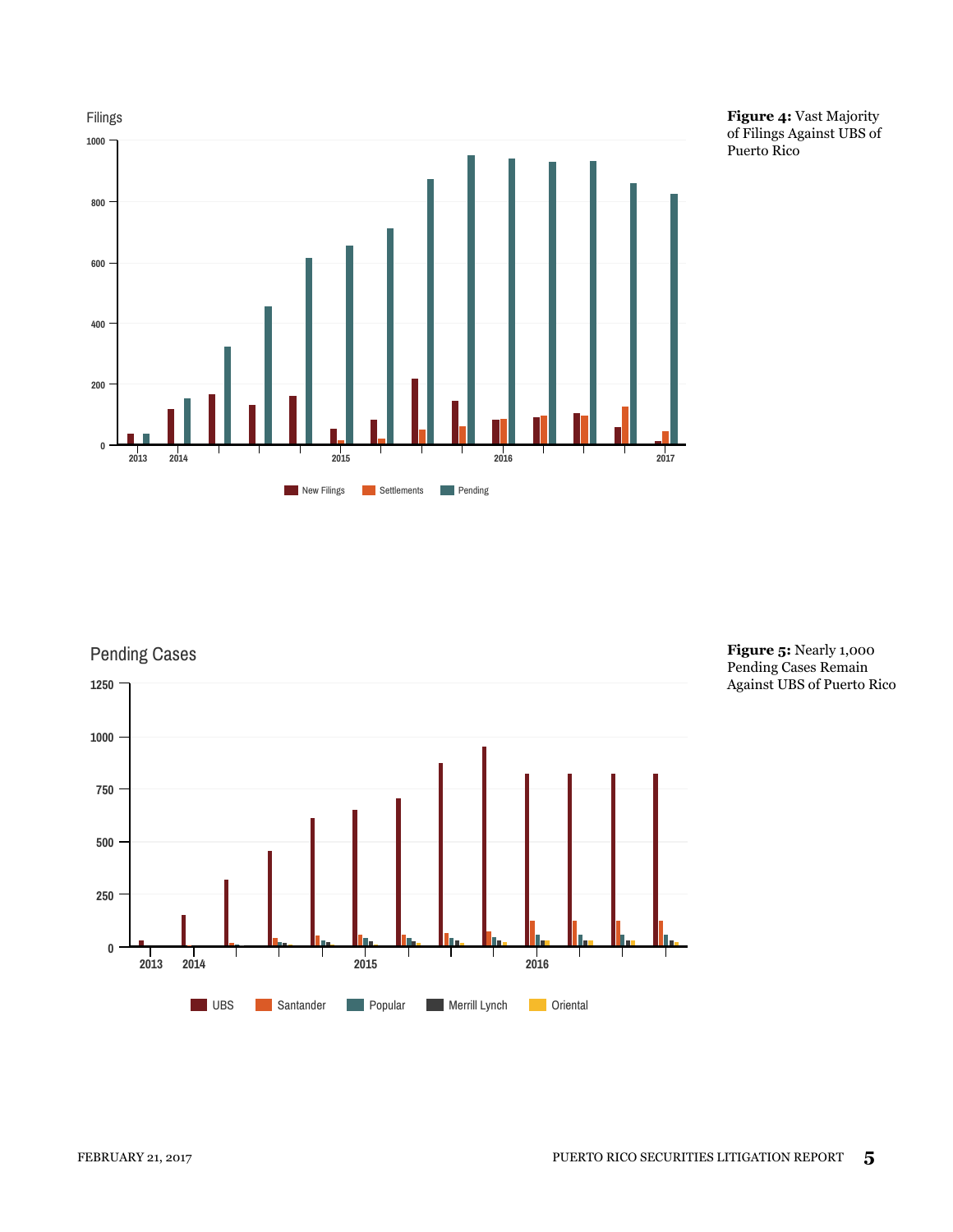#### **Methodology and Data**

We identify arbitration filings and settlements by examining the Broker-Check reports of brokers registered with UBS PR, Santander, Popular, Oriental and Merrill Lynch at any time between 2005 and 2013. We assign arbitration filings found on the brokers' Broker-Check reports according to a field which identifies the employing firm where the complained of conduct occurred. For example, if a current Santander broker has an arbitration filing listed on her BrokerCheck report that specifies UBS PR as the firm where the conduct occurred we assign that filing to UBS PR not Santander.

We found 2,701 arbitrations filed after September 30, 2013 on 310 individual brokers' BrokerCheck reports. After eliminating duplicates, 1,851 unique arbitrations were reported on at least one broker's BrokerCheck report as having been filed against the five Puerto Rico brokerage firms between September 30, 2013 and December 31, 2016 (plus 23 more reported in 2017).

Since brokerage firms associate most but not all arbitration filings with one or more individual brokers and only arbitrations resulting in a customer award at final hearing are reflected on brokerage firms' BrokerCheck reports, our results may underestimate the actual number of cases filed, settled or still pending.

In addition, brokerage firms appear to have considerable discretion when reporting dollar values of individual settlements and awards. For instance, we observe settlements and awards where Claimants receive large cash payments and are absolved of debit balances created as a result of investment losses complained about and which Respondents seek to collect. Claimants' counsel is typically compensated for debit balances zeroed out and logically these nullified debit balances should be included in the disclosed monetary compensation paid but are not.

FINRA and the brokerage firms have information which would reflect additional filings and settlements and higher dollar figures than we can estimate from individual brokers' BrokerCheck reports. The industry could disclose precisely how many cases have been filed against a firm in Puerto Rico and how much has been paid to settle the cases but does not disclose this information.

We develop our lower bound estimate of the number of cases filed, settled or pending by building up from cases identified on brokers' BrokerCheck reports because brokerage firms' BrokerCheck reports are uninformative. For example, UBS PR's BrokerCheck report (available at https://files.brokercheck.finra.org/ firm/firm\_13042.pdf) includes only 21 cases filed since September 30, 2013 even though at least 1,476 arbitrations have been filed against UBS PR since that date. These 21 cases are only the cases which have gone to a final hearing and which UBS PR reported having lost by February 17, 2017. FINRA does not report the remaining 1,455 arbitrations filed against UBS PR on UBS PR's BrokerCheck report.

Brokers are not named in the vast majority of arbitrations filings; in most cases customers sue only their brokerage firm - UBS PR, Santander, Popular, Oriental and Merrill Lynch in the case of recent Puerto Rico securities arbitrations. Brokers rarely make any contribution to the payments. Brokers contributed to only 0.4% (3 of 742) of the settlements identified in Table 1, and only 0.06% (\$97,178) of the \$162.5 million in settlements.

Despite not being named in the arbitrations and not contributing to the settlements, the 742 settled cases filed since September 30, 2013 are reported on the brokers' BrokerCheck reports but missing from the BrokerCheck reports of the brokerage firms actually being sued - UBS PR, Santander, Popular, Oriental and Merrill Lynch.

FINRA applies the same perverse logic to pending cases. The 1,083 pending cases we identified are all listed on at least one individual broker's Broker-Check report yet all are missing from the BrokerCheck reports of UBS PR, Santander, Popular, Oriental and Merrill Lynch.

In sum, there have been at least 1,874 arbitrations filed against UBS PR, Santander, Popular, Oriental and Merrill Lynch in Puerto Rico but only 24 show up on these five firms' Broker-Check reports despite the lawsuits being virtually all filed only against the brokerage firms; all but 5 cases where the customer lost at a final hearing on the other hand are on the individual brokers' BrokerCheck reports despite the fact the brokers were not sued and were not contributing to the settlements.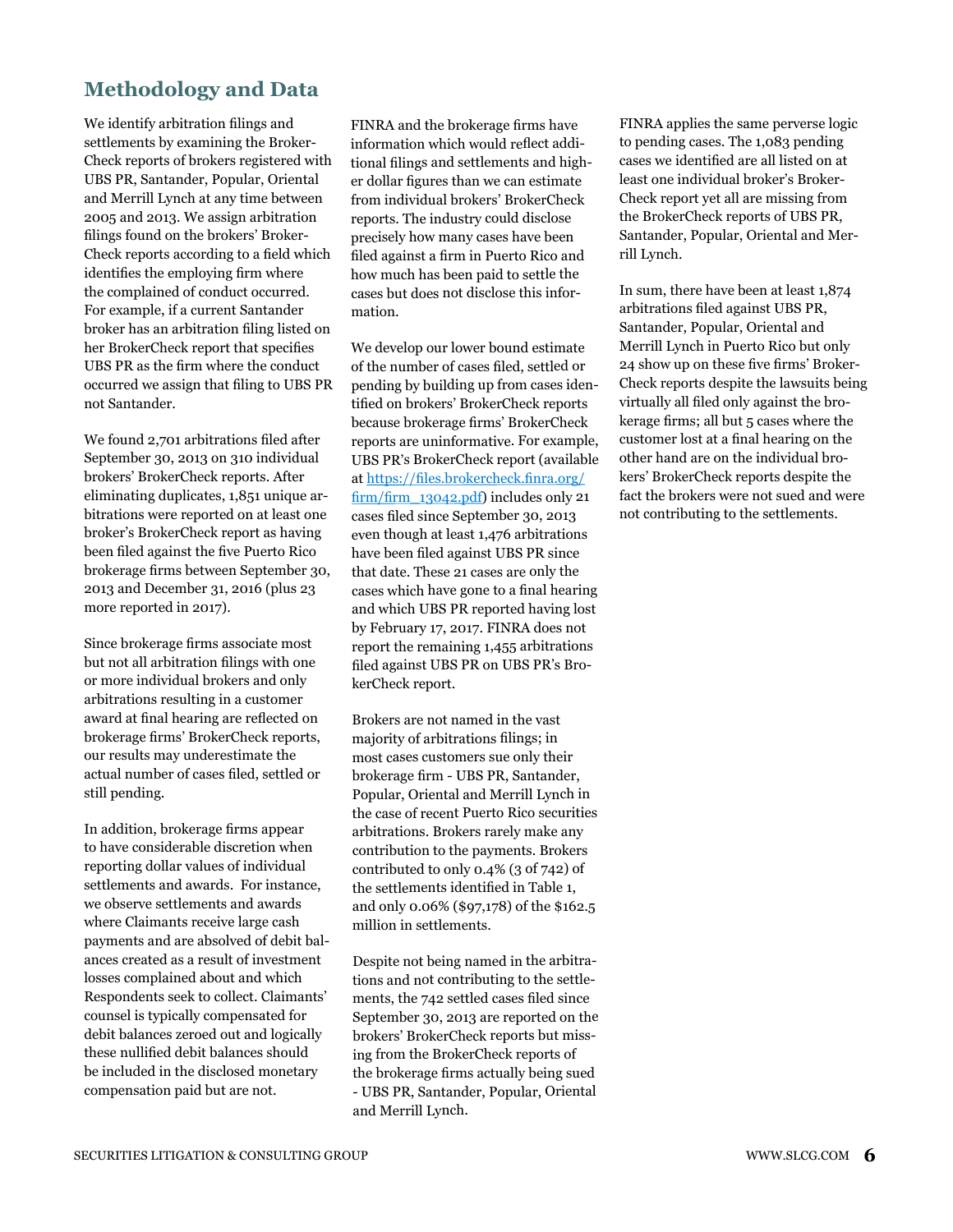### **UBS Financial Services, Inc. of Puerto Rico**

UBS Financial Services Inc. of Puerto Rico is a FINRA-registered brokerage firm based in Hato Rey, PR. It was formed in April 1978, has been registered with SEC since November 1982, registered with FINRA since March 1983, and registered with the Office of the Commissioner of Financial Institutions ("OCFI") since September 1984.<sup>3</sup> At the end of 2013 UBS PR employed 231 FINRA-registered brokers working out of offices in San Juan, Guaynabo, Ponce, and Mayaguez.<sup>4</sup> The firm's customer assets under control was \$16.4 billion and \$11.6 billion as of December 31, 2012 and December 31, 2013, respectively.<sup>5</sup>

UBS PR's parent company, UBS Financial Services Inc., currently has 14,489 employees. 12,553 of these employees are registered representatives of a broker-dealer and 10,423 perform investment advisory functions. UBS Financial Services Inc. has \$358.3 billion in regulatory assets under management in 860,383 discretionary or non-discretionary customer accounts.

There are 387 brokers registered with UBS PR at some point in time between 2005 and 2013. 182 of these brokers have at least one customer complaint against UBS PR on their BrokerCheck reports filed on or after October 1,

2013. 6 The total number of customer complaints against UBS PR reported on these brokers' BrokerCheck reports is 2,164. Removing duplicates, we find that there are 1,476 customer-related arbitrations reported on individual brokers' BrokerCheck reports as filed against UBS PR between September 30, 2013 and February 17, 2017.

UBS PR has paid at least \$142.6 million settling 612 filings as of February 17, 2017. 25 have gone to a final hearing and at least 827 are still pending with many more being filed each quarter. See Table 3.

|          |                |       | Arbitrations Against UBS Financial Services, Inc. of Puerto Rico |                         |                |                |                         |                  |                 |
|----------|----------------|-------|------------------------------------------------------------------|-------------------------|----------------|----------------|-------------------------|------------------|-----------------|
|          |                |       |                                                                  |                         | Number         |                | <b>Monetary Results</b> |                  |                 |
|          |                | Filed | Settled                                                          | Arbitrated              |                | Withdrawn      | Pending                 | Settlements      | Awards          |
|          |                |       |                                                                  | Win                     | Loss           |                |                         |                  |                 |
|          |                |       |                                                                  |                         |                |                |                         |                  |                 |
| 2013     | Q1             | 37    |                                                                  |                         |                |                | 37                      |                  |                 |
| subtotal |                | 37    |                                                                  |                         |                |                |                         |                  |                 |
|          |                |       |                                                                  |                         |                |                |                         |                  |                 |
| 2014     | Q1             | 118   |                                                                  |                         |                |                | 155                     |                  |                 |
|          | Q <sub>2</sub> | 169   |                                                                  |                         |                |                | 324                     |                  |                 |
|          | Q <sub>3</sub> | 134   | $\,1$                                                            |                         |                |                | 457                     | \$165,049.64     |                 |
|          | Q4             | 162   | 2                                                                |                         |                |                | 617                     | \$132,000.00     |                 |
| subtotal |                | 583   | 3                                                                |                         |                |                |                         | \$297,049.64     |                 |
|          |                |       |                                                                  |                         |                |                |                         |                  |                 |
| 2015     | Q <sub>1</sub> | 55    | 17                                                               |                         |                |                | 655                     | \$8,738,500.00   |                 |
|          | Q <sub>2</sub> | 83    | 23                                                               | $\overline{2}$          |                | $\mathbf{1}$   | 712                     | \$7,406,782.43   | \$1,200,000.01  |
|          | Q <sub>3</sub> | 219   | 51                                                               | $\sqrt{4}$              | $\,1\,$        |                | 875                     | \$9,991,025.00   | \$6,611,486.40  |
|          | Q4             | 146   | 63                                                               | 3                       |                | $\overline{c}$ | 953                     | \$14,922,239.03  | \$2,304,098.81  |
| subtotal |                | 503   | 154                                                              | 9                       | $\mathbf 1$    | 3              |                         | \$41,058,546.46  | \$10,115,585.22 |
|          |                |       |                                                                  |                         |                |                |                         |                  |                 |
| 2016     | Q1             | 83    | 87                                                               | $\overline{\mathbf{3}}$ | $1\,$          | $\,1$          | 944                     | \$19,516,214.54  | \$3,132,588.40  |
|          | Q <sub>2</sub> | 91    | 97                                                               | $\,1$                   | $\,1\,$        | 5              | 931                     | \$16,268,702.96  | \$395,197.28    |
|          | Q <sub>3</sub> | 105   | 97                                                               | $\overline{2}$          |                | $\overline{2}$ | 935                     | \$17,734,635.00  | \$1,250,000.00  |
|          | Q4             | 60    | 128                                                              | $\overline{4}$          |                |                | 863                     | \$24,586,614.48  | \$20,570,975.60 |
| subtotal |                | 339   | 409                                                              | 10                      | $\overline{2}$ | $\bf 8$        |                         | \$78,106,166.98  | \$25,348,761.28 |
|          |                |       |                                                                  |                         |                |                |                         |                  |                 |
| 2017     | Q1             | 14    | 46                                                               | $\mathfrak{Z}$          |                | $\,1$          | 827                     | \$23,099,044.25  | \$27,561,645.78 |
| subtotal |                | 14    | 46                                                               | 3                       |                | $\mathbf{1}$   |                         | \$23,099,044.25  | \$27,561,645.78 |
|          |                |       |                                                                  |                         |                |                |                         |                  |                 |
| To Date  |                | 1,476 | 612                                                              | 22                      | 3              | 12             | 827                     | \$142,560,807.33 | \$63,025,992.28 |

**Table 3:** Securities Arbitrations filed against UBS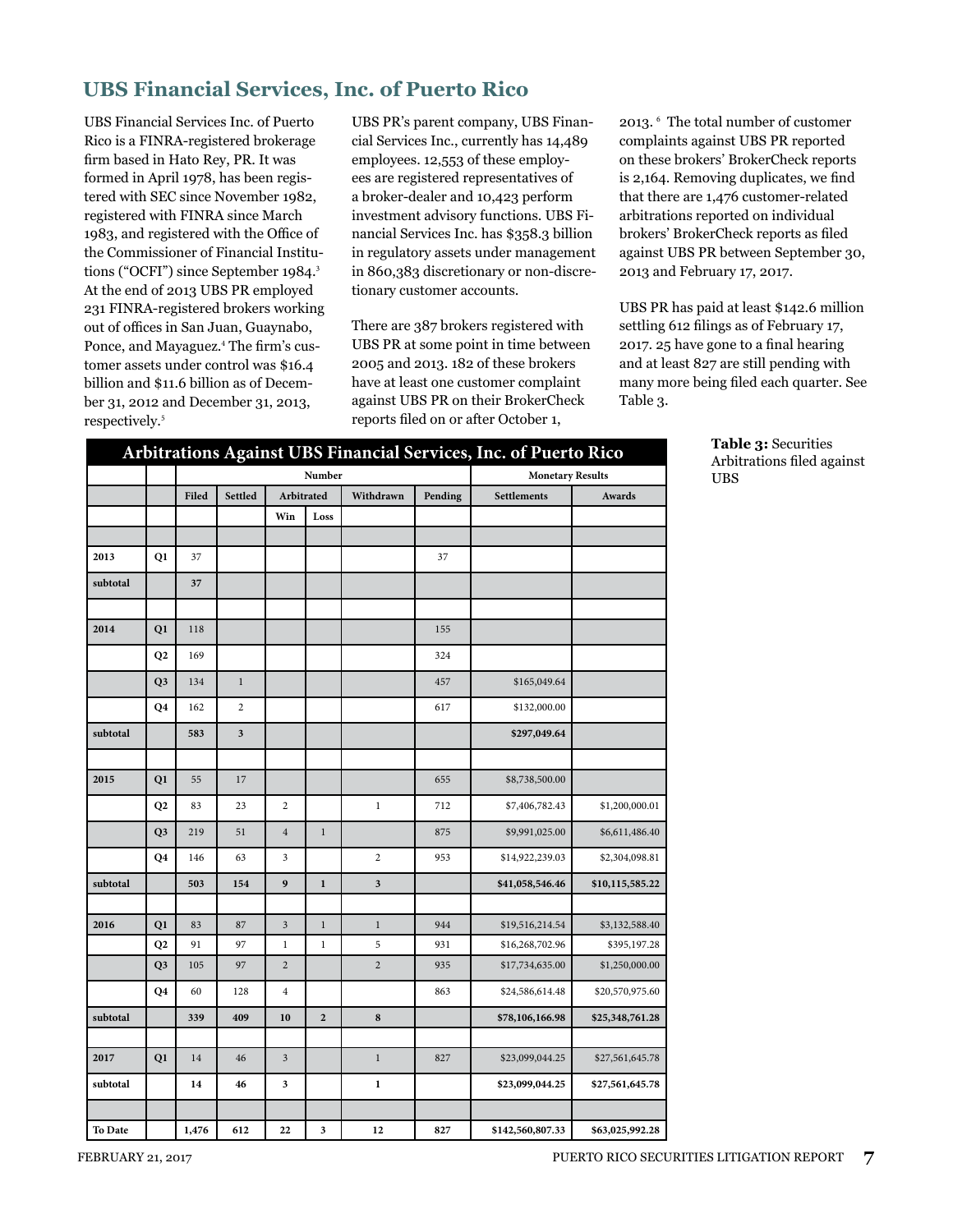### **Santander Securities LLC**

Santander Securities LLC is a brokerage and investment advisor firm formed in Puerto Rico in November 2011 headquartered in Dorchester, Massachusetts.<sup>7</sup> It has been registered with SEC, FINRA, and the OCFI since December 1996.<sup>8</sup> At the end of 2013 Santander had 85 FINRA-registered brokers in offices in San Juan, Guaynabo, Mayaguez, Bayamon, and Carolina.<sup>9</sup> Customer assets under the firm's control was \$5.65 billion at the end of 2012 and \$4.52 billion at the end of  $2013.^{10}$ 

Santander has been registered with SEC since September 1999 as an investment advisor firm.11 The firm currently has

844 employees. 217 of these employees perform investment advisory functions and 715 are registered representatives of a broker-dealer. Santander has \$556.14 billion in regulatory assets under management in 3,432 customer accounts, all non-discretionary. The firm currently has no branch office in Puerto Rico.<sup>12</sup>

There are 225 brokers who were registered with Santander Securities LLC at some time between 2005 and 2013 and had an office in Puerto Rico. 50 of these brokers have at least one customer complaint against Santander on their BrokerCheck reports filed on or after October 1, 2013. The total number of

customer complaints against Santander reported on these brokers' BrokerCheck reports is 267. Eliminating duplicates, we find that there are 189 customer-related arbitrations reported on individual brokers' BrokerCheck reports as filed against Santander Securities LLC between September 30, 2013 and February 17, 2017.

Santander has paid \$12.5 million settling 58 of them as of February 17, 2017. 2 have gone to a final hearing and 128 are still pending with many more being filed each quarter.

| Arbitrations Against Santander Securities LLC |                |                |                  |              |                         |              |                |                 |               |  |  |  |
|-----------------------------------------------|----------------|----------------|------------------|--------------|-------------------------|--------------|----------------|-----------------|---------------|--|--|--|
|                                               |                |                |                  |              | <b>Monetary Results</b> |              |                |                 |               |  |  |  |
|                                               |                | Filed          | Settled          |              | Arbitrated              | Withdrawn    | Pending        | Settlements     | <b>Awards</b> |  |  |  |
|                                               |                |                |                  | Win          | Loss                    |              |                |                 |               |  |  |  |
|                                               |                |                |                  |              |                         |              |                |                 |               |  |  |  |
| 2013                                          | Q <sub>4</sub> | $\overline{c}$ |                  |              |                         |              | $\overline{2}$ |                 |               |  |  |  |
| subtotal                                      |                | $\overline{2}$ |                  |              |                         |              |                |                 |               |  |  |  |
|                                               |                |                |                  |              |                         |              |                |                 |               |  |  |  |
| 2014                                          | Q1             | 6              |                  |              |                         |              | $\,8\,$        |                 |               |  |  |  |
|                                               | Q2             | 13             |                  |              |                         |              | 21             |                 |               |  |  |  |
|                                               | Q <sub>3</sub> | 24             |                  |              |                         |              | 45             |                 |               |  |  |  |
|                                               | Q <sub>4</sub> | 11             | $\overline{2}$   |              |                         |              | 54             | \$211,000.00    |               |  |  |  |
| subtotal                                      |                | 54             | $\overline{2}$   |              |                         |              |                | \$211,000.00    |               |  |  |  |
|                                               |                |                |                  |              |                         |              |                |                 |               |  |  |  |
| 2015                                          | Q1             | $\overline{7}$ | $\mathbf{1}$     | $\mathbf{1}$ |                         |              | 59             | \$120,000.00    | \$17,500.00   |  |  |  |
|                                               | Q2             | $\overline{4}$ | $\overline{4}$   |              |                         |              | 59             | \$1,029,103.17  |               |  |  |  |
|                                               | Q <sub>3</sub> | 15             | $\overline{4}$   |              |                         |              | 70             | \$465,000.00    |               |  |  |  |
|                                               | Q <sub>4</sub> | 16             | 9                |              |                         |              | 77             | \$1,190,000.00  |               |  |  |  |
| subtotal                                      |                | 42             | 18               | $\mathbf{1}$ |                         |              |                | \$2,804,103.17  | \$17,500.00   |  |  |  |
|                                               |                |                |                  |              |                         |              |                |                 |               |  |  |  |
| 2016                                          | Q1             | 16             | 14               |              |                         |              | 79             | \$2,483,750.00  |               |  |  |  |
|                                               | Q2             | 23             | 3                |              | $\mathbf{1}$            | $\,1$        | 97             | \$407,500.00    |               |  |  |  |
|                                               | Q <sub>3</sub> | 33             | 11               |              |                         |              | 119            | \$1,421,500.00  |               |  |  |  |
|                                               | Q4             | 16             | 6                |              |                         |              | 129            | \$1,725,000.00  |               |  |  |  |
| subtotal                                      |                | 88             | 34               |              | $\mathbf{1}$            | $\mathbf{1}$ |                | \$6,037,750.00  |               |  |  |  |
|                                               |                |                |                  |              |                         |              |                |                 |               |  |  |  |
| 2017                                          | Q1             | 3              | $\overline{4}$   |              |                         |              | 128            | \$3,483,000.00  |               |  |  |  |
| subtotal                                      |                | 3              | $\boldsymbol{4}$ |              |                         |              |                | \$3,483,000.00  |               |  |  |  |
|                                               |                |                |                  |              |                         |              |                |                 |               |  |  |  |
| To Date                                       |                | 189            | 58               | $\mathbf{1}$ | 1                       | $\mathbf{1}$ | 128            | \$12,535,853.17 | \$17,500.00   |  |  |  |

**Table 4:** Securities Arbitrations filed against Santander Securities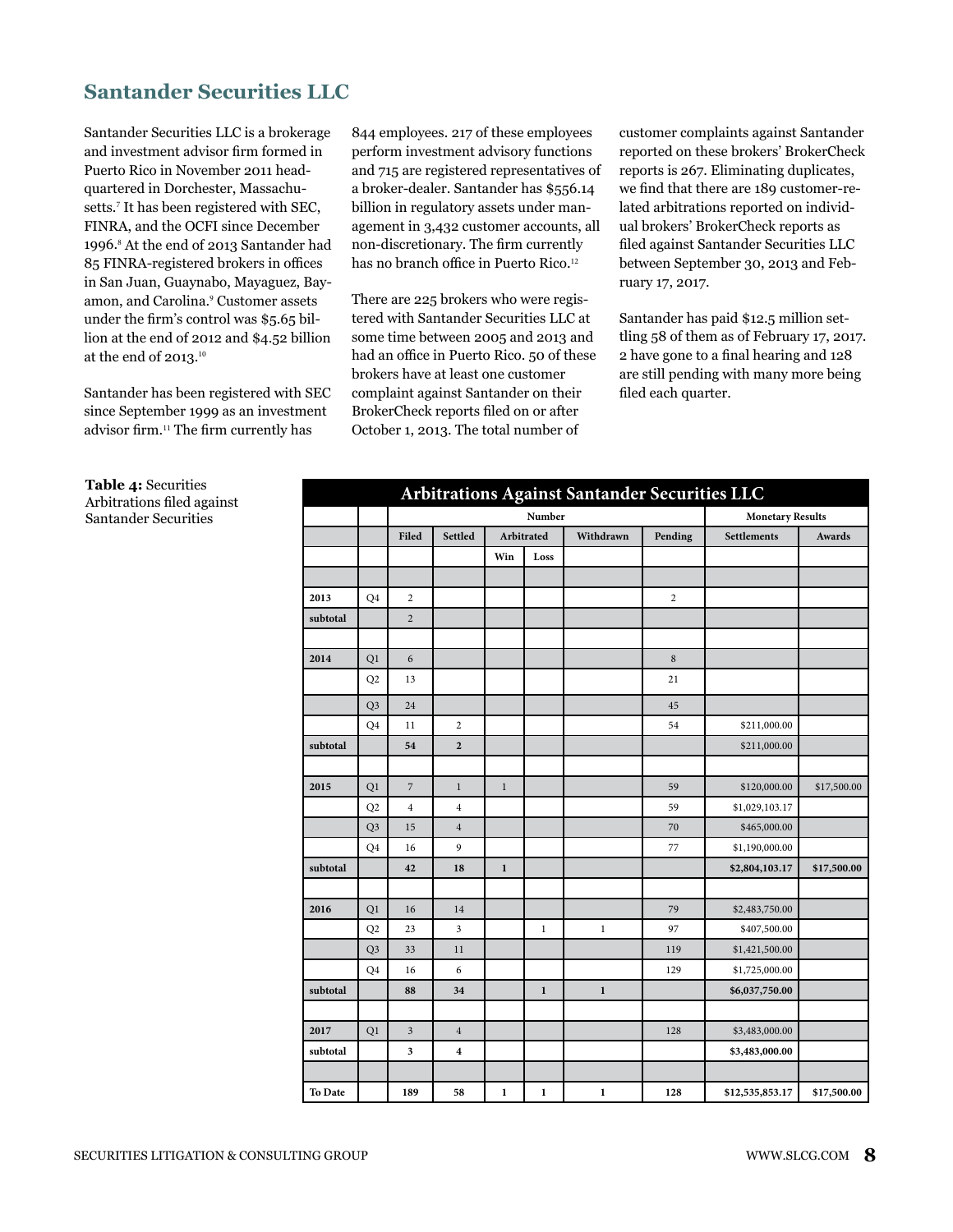## **Popular Securities, LLC**

Popular Securities LLC is a brokerage and investment advisor firm based in San Juan, Puerto Rico and was formed in Puerto Rico in January 2014. The firm has been registered with SEC since November 1979, with FINRA since February 1980, and with the state regulator in Puerto Rico since September 1984.<sup>13</sup> At the end of 2013 Popular had 119 FIN-RA-registered brokers in offices in San Juan, Mayaguez, Arecibo, and Ponce.<sup>14</sup> The firm's customer asset under control was \$4.63 billion at the end of 2012 and \$4.05 billion at the end of 2013.<sup>15</sup>

Popular has been registered with SEC since September 2000 as an investment advisor firm.16 The firm currently has

127 employees. 50 of these employees perform investment advisory functions and 127 are registered representatives of a broker-dealer. Popular has \$824,400,000 regulatory assets under management in 1,713 non-discretionary customer accounts. The firm has five Puerto Rico branch offices in the cities of San Juan, Mayaguez, Ponce, and Santurce.<sup>17</sup>

There are 235 brokers who were registered with Popular at some time between 2005 and 2013 and had an office in Puerto Rico. 49 of these brokers have at least one customer complaint against Popular on their BrokerCheck

reports filed on or after October 1, 2013. The total number of customer complaints against Popular reported on these brokers' BrokerCheck reports is 151. Eliminating duplicates, we find that there are 93 customer-related arbitrations reported on individual brokers' BrokerCheck reports as filed against Popular between September 30, 2013 and February 17, 2017.

Popular has paid \$2.2 million settling 30 of the customer complaints as of February 17, 2017. 1 has gone to a final hearing and 59 are still pending.

| Arbitrations Against Popular Securities LLC |                |                  |                |                         |            |                         |                |                              |              |  |  |  |  |
|---------------------------------------------|----------------|------------------|----------------|-------------------------|------------|-------------------------|----------------|------------------------------|--------------|--|--|--|--|
|                                             |                |                  |                | <b>Monetary Results</b> |            |                         |                |                              |              |  |  |  |  |
|                                             |                | Filed            | <b>Settled</b> |                         | Arbitrated | Withdrawn               | Pending        | <b>Settlements</b><br>Awards |              |  |  |  |  |
|                                             |                |                  |                | Win                     | Loss       |                         |                |                              |              |  |  |  |  |
|                                             |                |                  |                |                         |            |                         |                |                              |              |  |  |  |  |
| 2013                                        | Q4             | $\,1$            |                |                         |            |                         | $\mathbf{1}$   |                              |              |  |  |  |  |
| subtotal                                    |                | $\mathbf 1$      |                |                         |            |                         |                |                              |              |  |  |  |  |
|                                             |                |                  |                |                         |            |                         |                |                              |              |  |  |  |  |
| 2014                                        | Q1             | $\,1$            |                |                         |            |                         | $\overline{2}$ |                              |              |  |  |  |  |
|                                             | Q2             | 11               |                |                         |            |                         | 13             |                              |              |  |  |  |  |
|                                             | Q <sub>3</sub> | 12               |                |                         |            |                         | 25             | \$41,052.00                  |              |  |  |  |  |
|                                             | Q <sub>4</sub> | 12               |                |                         |            |                         | 37             | \$57,117.56                  |              |  |  |  |  |
| subtotal                                    |                | 36               |                |                         |            |                         |                | \$98,169.56                  |              |  |  |  |  |
|                                             |                |                  |                |                         |            |                         |                |                              |              |  |  |  |  |
| 2015                                        | Q1             | $\boldsymbol{7}$ |                |                         |            |                         | 44             |                              |              |  |  |  |  |
|                                             | Q2             | $\,1$            |                |                         |            |                         | 45             |                              |              |  |  |  |  |
|                                             | Q <sub>3</sub> | 6                | 5              |                         |            |                         | 46             | \$239,450.00                 |              |  |  |  |  |
|                                             | Q <sub>4</sub> | 11               | $\overline{4}$ |                         |            | $\,1$                   | 52             | \$302,500.00                 |              |  |  |  |  |
| subtotal                                    |                | 25               | 9              |                         |            | $\mathbf 1$             |                | \$541,950.00                 |              |  |  |  |  |
|                                             |                |                  |                |                         |            |                         |                |                              |              |  |  |  |  |
| 2016                                        | Q1             | 8                | $\overline{2}$ |                         |            | $\mathbf{1}$            | 57             | \$62,500.00                  |              |  |  |  |  |
|                                             | Q2             | 7                | $\overline{4}$ |                         |            |                         | 60             | \$374,000.00                 |              |  |  |  |  |
|                                             | Q <sub>3</sub> | 9                | $\sqrt{2}$     | $\,1$                   |            |                         | 61             | \$498,000.00                 | \$354,855.89 |  |  |  |  |
|                                             | Q4             | $\overline{4}$   | 3              |                         |            | $\mathbf{1}$            | 61             | \$205,000.00                 |              |  |  |  |  |
| subtotal                                    |                | 28               | 16             | $\mathbf 1$             |            | $\overline{2}$          |                | \$1,139,500.00               | \$354,855.89 |  |  |  |  |
|                                             |                |                  |                |                         |            |                         |                |                              |              |  |  |  |  |
| 2017                                        | Q1             | $\mathfrak{Z}$   | $\sqrt{5}$     |                         |            |                         | 59             | \$429,481.00                 |              |  |  |  |  |
| subtotal                                    |                | 3                | 5              |                         |            |                         |                | \$429,481.00                 |              |  |  |  |  |
|                                             |                |                  |                |                         |            |                         |                |                              |              |  |  |  |  |
| To Date                                     |                | 93               | 30             | $\mathbf{1}$            |            | $\overline{\mathbf{3}}$ | 59             | \$2,209,100.56               | \$354,855.89 |  |  |  |  |

**Table 5:** Securities Arbitrations files against Popular Securities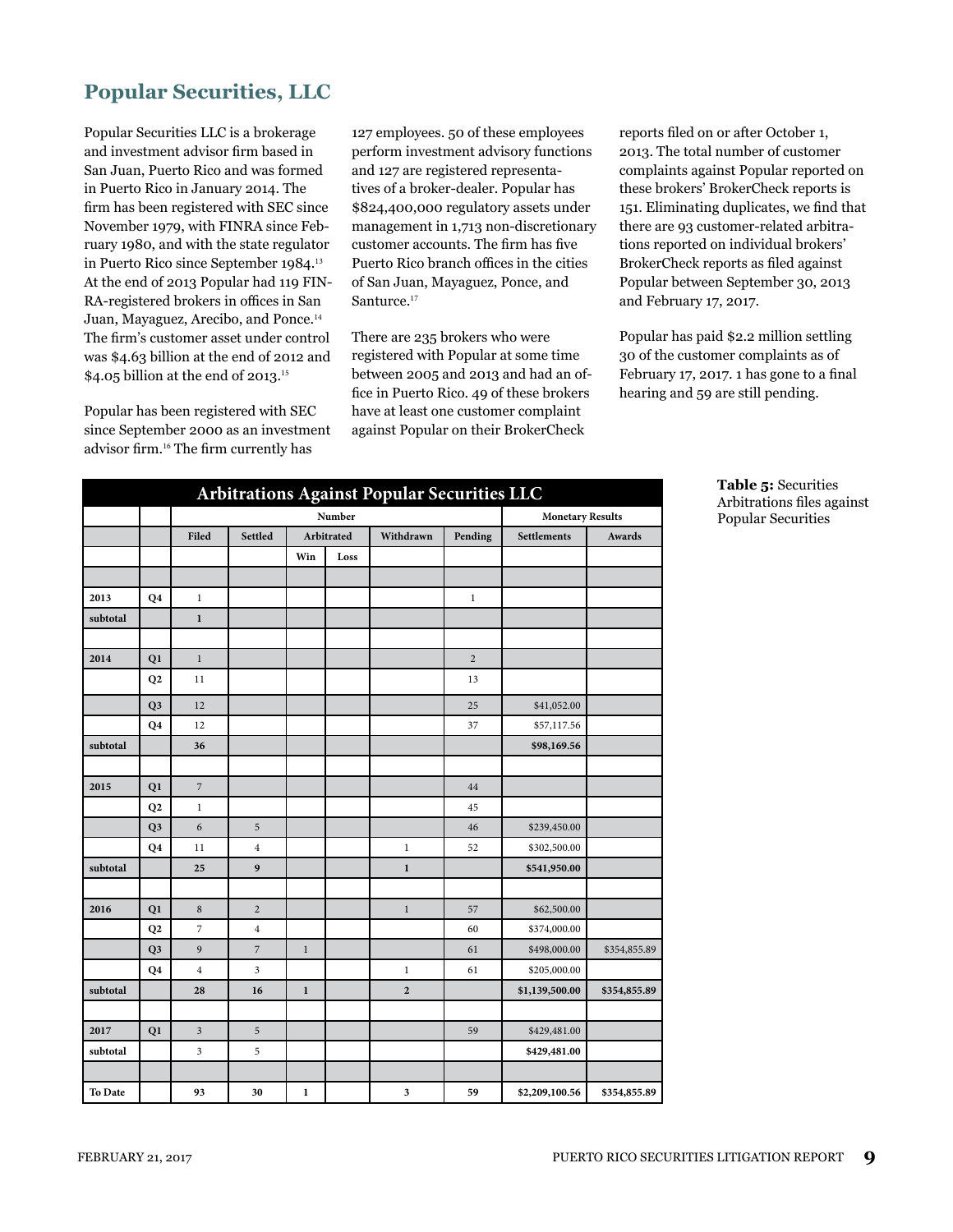# **Merrill Lynch, Pierce, Fenner & Smith Inc. ("Merrill Lynch")**

Merrill Lynch is a brokerage and investment advisor firm based in New York, New York and was formed in Delaware in November 1958. The firm has been registered with SEC since March 1959, with FINRA since January 1937, and with the state regulator in Puerto Rico since September 1984.<sup>18</sup> As of the end of 2013 Merrill Lynch had 52 FINRA-registered brokers in offices in Guaynabo.<sup>19</sup> The customer asset under the firm's control was \$4,169,217,270 at the end of 2012 and \$3,900,450,957 at the end of 2013.20

Merrill Lynch has been registered with SEC since December 1978 as an investment advisor firm.21 The firm currently has 39,631 employees. 25,760 of these

**Table 6:** Securities Arbitrtions filed against Merrill Lynch

employees perform investment advisory functions and 33,070 are registered representatives of a broker-dealer. Merrill Lynch has \$575,341,577,965 regulatory assets under management in 1,715,259 customer accounts, either discretionary or non-discretionary.22 Merrill Lynch has one Puerto Rico branch offices in the city of Guaynabo according to the firm's website.<sup>23</sup>

There are 69 brokers who were registered with Merrill Lynch at some time between 2005 and 2013 and had an office in Puerto Rico. 26 of these brokers have at least one customer complaint against Merrill Lynch on their BrokerCheck reports filed on or after October 1, 2013. The total number of customer complaints against Merrill Lynch reported on these brokers' BrokerCheck reports is 79. Eliminating duplicates, we find that there are 64 customer-related arbitrations reported on individual brokers' BrokerCheck reports as against Merrill Lynch filed between September 30, 2013 and February 17, 2017.

Merrill Lynch has paid \$4.5 million settling 28 of them as of February 17, 2017. None has gone to a final hearing, 2 were withdrawn and 34 were still pending as of February 17, 2017.

|          |                |                         |                  |                         |            | <b>Arbitrations Against Merrill Lynch</b> |               |                |        |
|----------|----------------|-------------------------|------------------|-------------------------|------------|-------------------------------------------|---------------|----------------|--------|
|          |                |                         |                  | <b>Monetary Results</b> |            |                                           |               |                |        |
|          |                | Filed                   | Settled          |                         | Arbitrated | Withdrawn                                 | Pending       | Settlements    | Awards |
|          |                |                         |                  | Win                     | Loss       |                                           |               |                |        |
|          |                |                         |                  |                         |            |                                           |               |                |        |
| 2013     | Q <sub>4</sub> | $\mathfrak{Z}$          |                  |                         |            |                                           | $\mathfrak z$ |                |        |
| subtotal |                | $\overline{\mathbf{3}}$ |                  |                         |            |                                           |               |                |        |
|          |                |                         |                  |                         |            |                                           |               |                |        |
| 2014     | Q1             | $\overline{4}$          |                  |                         |            |                                           | $\sqrt{2}$    | \$232,232.00   |        |
|          | Q <sub>2</sub> | $\overline{4}$          |                  |                         |            |                                           | 11            |                |        |
|          | Q <sub>3</sub> | 11                      |                  |                         |            |                                           | 22            |                |        |
|          | Q4             | 5                       |                  |                         |            |                                           | 27            |                |        |
| subtotal |                | 24                      |                  |                         |            |                                           |               | \$232,232.00   |        |
|          |                |                         |                  |                         |            |                                           |               |                |        |
| 2015     | Q1             | $\sqrt{2}$              |                  |                         |            |                                           | 29            |                |        |
|          | Q2             | 3                       | $\,1$            |                         |            |                                           | 31            | \$298,000.00   |        |
|          | Q <sub>3</sub> | $\,$ 8 $\,$             | 3                |                         |            |                                           | 36            | \$1,880,000.00 |        |
|          | Q <sub>4</sub> | 6                       | 8                |                         |            |                                           | 34            | \$948,497.00   |        |
| subtotal |                | 19                      | 12               |                         |            |                                           |               | \$3,126,497.00 |        |
|          |                |                         |                  |                         |            |                                           |               |                |        |
| 2016     | Q1             | $\overline{2}$          | $\overline{4}$   |                         |            | $\,1$                                     | 31            | \$172,500.00   |        |
|          | Q2             | $\overline{7}$          | $\overline{4}$   |                         |            | $\mathbf{1}$                              | 33            | \$259,000.00   |        |
|          | Q <sub>3</sub> | $\boldsymbol{6}$        | $\overline{2}$   |                         |            |                                           | 37            | \$95,000.00    |        |
|          | Q <sub>4</sub> | $\sqrt{2}$              | $\overline{4}$   |                         |            |                                           | 35            | \$591,550.00   |        |
| subtotal |                | 17                      | 14               |                         |            | $\overline{2}$                            |               | \$1,118,050.00 |        |
|          |                |                         |                  |                         |            |                                           |               |                |        |
| 2017     | Q1             | $\,1\,$                 | $\sqrt{2}$       |                         |            |                                           | 34            |                |        |
| subtotal |                | $\mathbf 1$             | $\boldsymbol{2}$ |                         |            |                                           |               |                |        |
|          |                |                         |                  |                         |            |                                           |               |                |        |
| To Date  |                | 64                      | 28               |                         |            | $\overline{2}$                            | 34            | \$4,476,779.00 |        |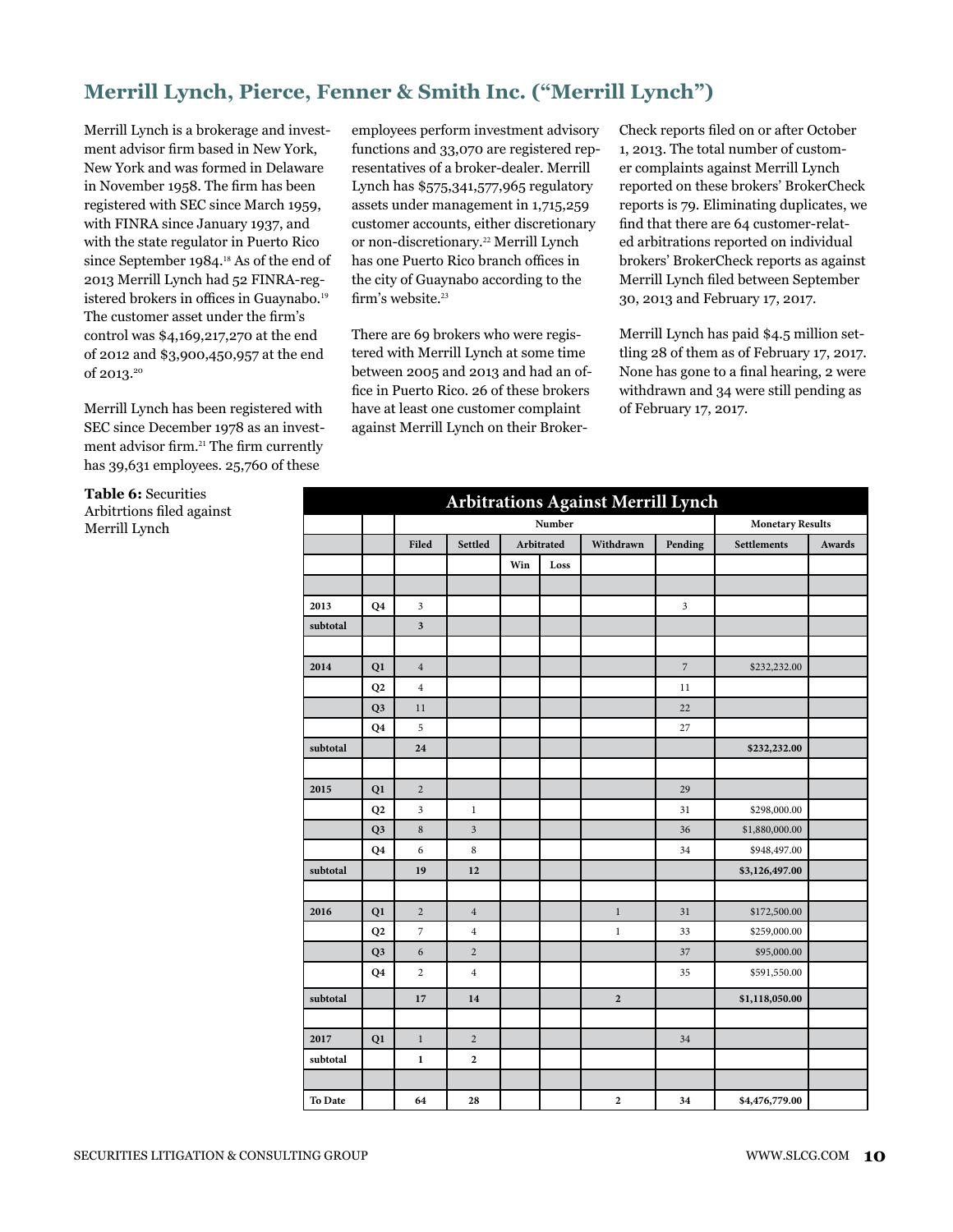# **Oriental Financial Services Corp**

Oriental Financial Services Corp. is a brokerage and investment advisor firm based in San Juan, Puerto Rico and was formed in Puerto Rico in December 1991. The firm has been registered with SEC since August 1992, with FINRA and the state regulator in Puerto Rico since January 1993.<sup>24</sup> At the end of 2013 Oriental had 55 FINRA-registered brokers in offices in San Juan, Guaynabo, Ponce, Mayaguez, and Humacao.25 Customer assets under the firm's control was \$2,135,842,000 at the end of 2012 and \$2,381,054,000 at the end of 2013.<sup>26</sup>

Oriental has been registered with SEC since April 2015 as an investment

advisor firm.27 The firm currently has 47 employees. All these employees perform investment advisory functions and are registered representatives of a broker-dealer. Oriental has \$119,240,240 regulatory assets under management in 496 non-discretionary customer accounts. The firm has eleven Puerto Rico branch offices in the cities of Guaynabo, San Juan, Mayaguez, Ponce, Humacao, and Yauco.<sup>28</sup>

There are 132 brokers who were registered with Oriental at some time between 2005 and 2013 and had an office in Puerto Rico. 27 of these brokers have at least one customer complaint against Oriental on their BrokerCheck

reports filed on or after October 1, 2013. The total number of customer complaints against Oriental reported on these brokers' BrokerCheck reports is 64. Eliminating duplicates, we find that there are 52 customer-related arbitrations reported on individual brokers' BrokerCheck reports as against Oriental filed between September 30, 2013 and February 17, 2017.

Oriental has paid \$0.7 million settling 14 of the customer complaints as of February 17, 2017. Two have gone to a final hearing and 35 are still pending.

| Arbitrations Against Oriental Financial Services Corp. |                |                  |                         |                         |                         |             |                         |                    |              |  |  |  |
|--------------------------------------------------------|----------------|------------------|-------------------------|-------------------------|-------------------------|-------------|-------------------------|--------------------|--------------|--|--|--|
|                                                        |                |                  |                         | <b>Monetary Results</b> |                         |             |                         |                    |              |  |  |  |
|                                                        |                | Filed            | Settled                 |                         | Arbitrated<br>Withdrawn |             | Pending                 | <b>Settlements</b> | Awards       |  |  |  |
|                                                        |                |                  |                         | Win                     | Loss                    |             |                         |                    |              |  |  |  |
|                                                        |                |                  |                         |                         |                         |             |                         |                    |              |  |  |  |
| 2013                                                   | Q <sub>4</sub> | $\,1$            |                         |                         |                         |             | $\mathbf{1}$            |                    |              |  |  |  |
| subtotal                                               |                | $\mathbf{1}$     |                         |                         |                         |             |                         |                    |              |  |  |  |
|                                                        |                |                  |                         |                         |                         |             |                         |                    |              |  |  |  |
| 2014                                                   | Q1             | $\overline{2}$   |                         |                         |                         |             | $\overline{\mathbf{3}}$ |                    |              |  |  |  |
|                                                        | Q2             | $\overline{4}$   |                         |                         |                         |             | $\boldsymbol{7}$        |                    |              |  |  |  |
|                                                        | Q <sub>3</sub> | 6                |                         |                         |                         |             | 13                      |                    |              |  |  |  |
|                                                        | Q <sub>4</sub> | $\overline{4}$   |                         |                         |                         |             | 17                      |                    |              |  |  |  |
| subtotal                                               |                | 16               |                         |                         |                         |             |                         |                    |              |  |  |  |
|                                                        |                |                  |                         |                         |                         |             |                         |                    |              |  |  |  |
| 2015                                                   | Q1             | $\overline{2}$   | $1\,$                   |                         | $\,1$                   |             | 17                      | \$63,000.00        |              |  |  |  |
|                                                        | Q2             | 5                | $\mathbf{1}$            |                         |                         |             | 21                      |                    |              |  |  |  |
|                                                        | Q <sub>3</sub> | $\overline{3}$   | $\overline{2}$          |                         |                         |             | 22                      | \$57,500.00        |              |  |  |  |
|                                                        | Q4             | 5                |                         |                         |                         |             | 27                      | \$10,534.00        |              |  |  |  |
| subtotal                                               |                | 15               | $\overline{\mathbf{4}}$ |                         | $\mathbf 1$             |             |                         | \$131,034.00       |              |  |  |  |
|                                                        |                |                  |                         |                         |                         |             |                         |                    |              |  |  |  |
| 2016                                                   | Q1             | $\overline{4}$   | $\overline{c}$          |                         |                         |             | 29                      | \$155,500.00       |              |  |  |  |
|                                                        | Q2             | $\boldsymbol{0}$ | $\overline{2}$          |                         |                         |             | 27                      | \$247,500.00       |              |  |  |  |
|                                                        | Q <sub>3</sub> | $\overline{7}$   | $\overline{4}$          |                         |                         |             | 30                      | \$108,000.00       |              |  |  |  |
|                                                        | Q <sub>4</sub> | $\overline{7}$   | $\overline{2}$          |                         |                         |             | 35                      | \$60,000.00        |              |  |  |  |
| subtotal                                               |                | 18               | 10                      |                         |                         |             |                         | \$571,000.00       |              |  |  |  |
|                                                        |                |                  |                         |                         |                         |             |                         |                    |              |  |  |  |
| 2017                                                   | Q1             | $\overline{c}$   |                         | $\,1$                   |                         | $\,1$       | 35                      |                    | \$808,000.00 |  |  |  |
| subtotal                                               |                | $\overline{2}$   |                         | $\mathbf{1}$            |                         | $\mathbf 1$ |                         |                    | \$808,000.00 |  |  |  |
|                                                        |                |                  |                         |                         |                         |             |                         |                    |              |  |  |  |
| To Date                                                |                | 52               | 14                      | $\mathbf{1}$            | $\mathbf{1}$            | $\mathbf 1$ | 35                      | \$702,034.00       | \$808,000.00 |  |  |  |

**Table 7:** Securities Arbitrations filed against Oriental Financial Services